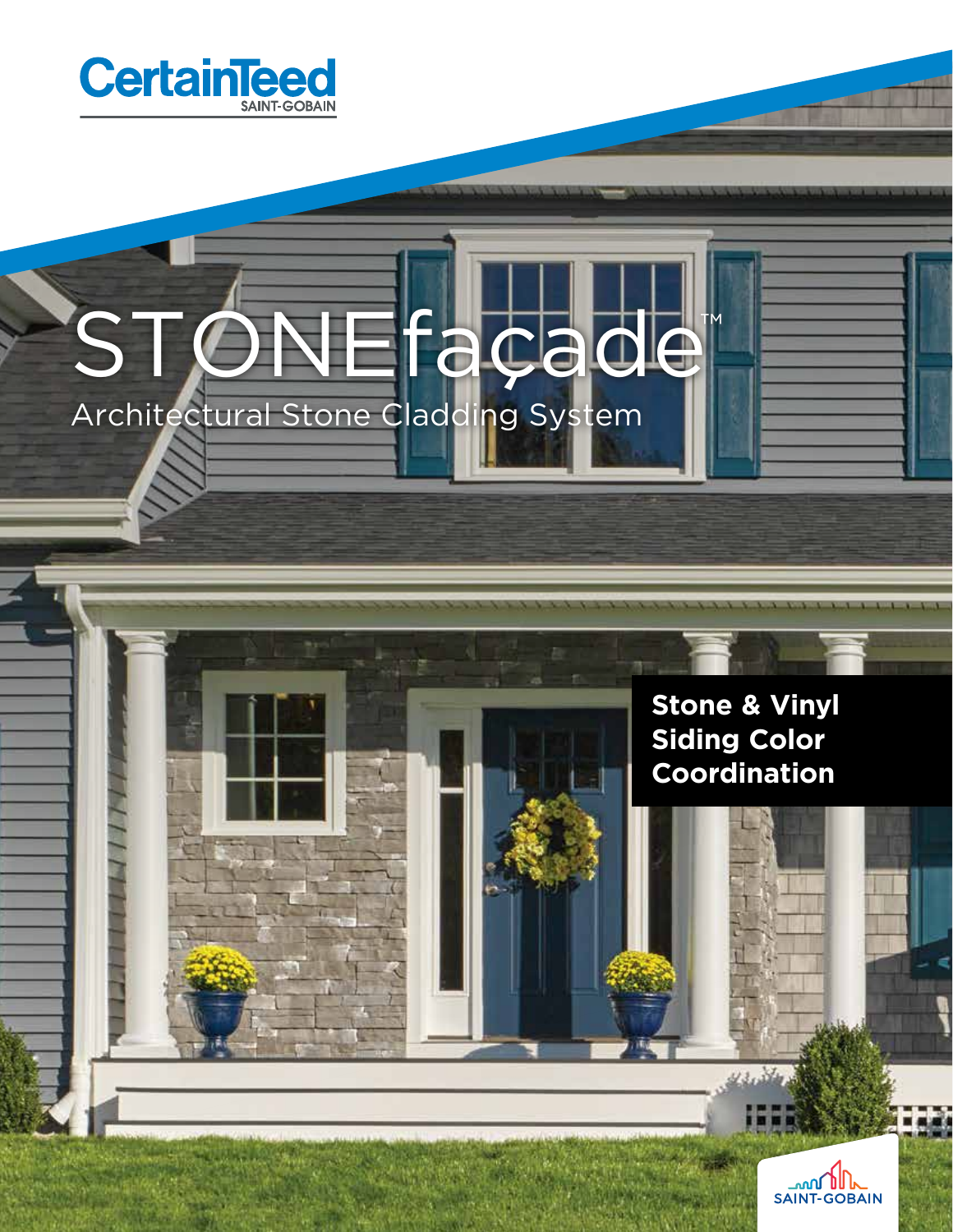# Adirondack Snowfall **Andrachian Twilight**

With hues of gray, adirondack snowfall matches best with siding in whites, blues and grays.

# ALL **NEW**COLOR







With calming grays and browns, appalachian twilight works well with an extensive palette of siding colors.

> Arbor Blend Frontier Blend Autumn Red Mountain Cedar Slate Hearthstone Spruce Olive Grove Forest Pacific Blue Granite Gray Sterling Gray **Seagrass** Cypress Herringbone Sandstone Beige Desert Tan Weathered Wood Natural Clay Savannah Wicker Light Maple Heritage Cream Autumn Yellow Snow

Natural Blend Driftwood Blend

Colonial White

CertainTeed is a leader in the siding industry offering one of the largest vinyl siding color palettes. This color guide illustrates how STONEfaçade™ architectural cladding system coordinates with a wide variety of siding colors.

For more information on CertainTeed's range of vinyl siding, please refer to the Siding Collection Brochure (CTS001).

olors throughout this brochure are simulated. hese are recommended color combinations; Consult product samples before making final selection.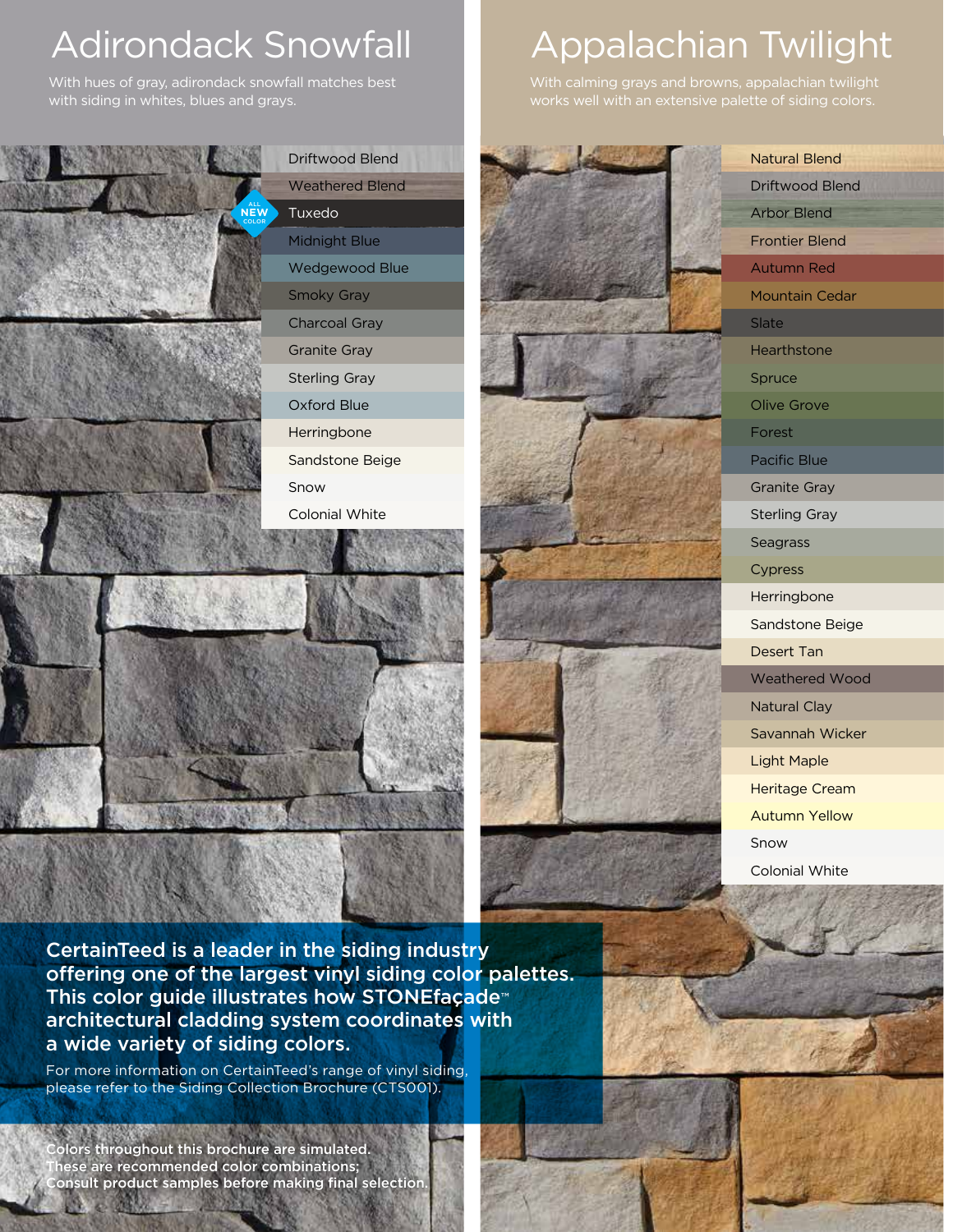## Pocono Autumn Harbor Sunset

With variegated tones of brown, orange and yellow, siding in warm shades or gray tones match well with pocono autumn.



With stunning shades of brown and burgundy, siding in subtle shades of grays and browns are recommended for harbor sunset.



Natural Blend Cedar Blend Rustic Blend Weathered Blend Frontier Blend **Brownstone** Melrose Mountain Cedar<br>Espresso Sable Brown Smoky Gray Charcoal Gray Granite Gray Oxford Blue **Seagrass** Cypress Herringbone Sandstone Beige Weathered Wood Desert Tan Natural Clay Savannah Wicker Light Maple Buckskin Heritage Cream Snow

Colonial White